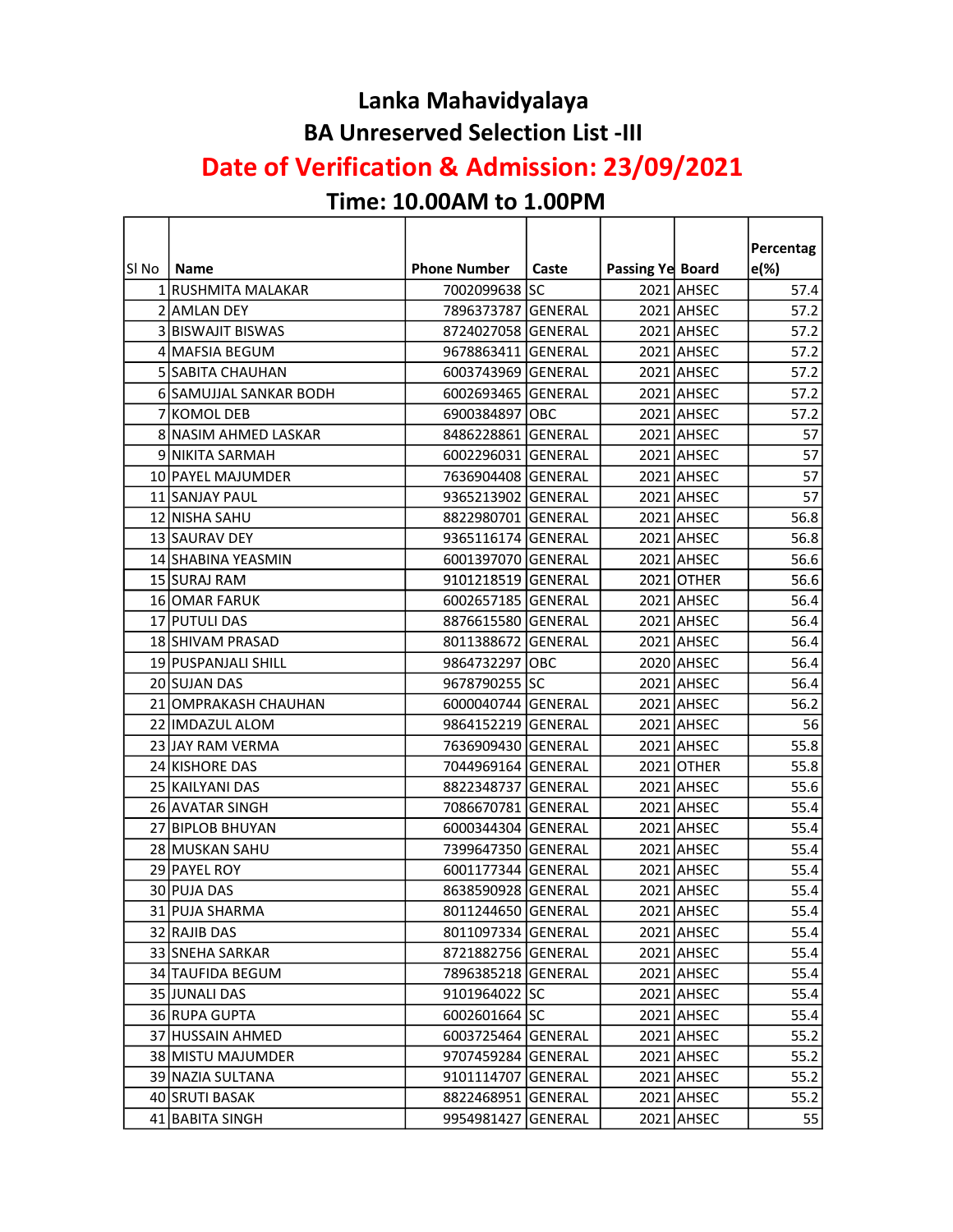| 42 ROHIT SAHU             | 6002180235 GENERAL |  | 2021 AHSEC | 55    |
|---------------------------|--------------------|--|------------|-------|
| 43 SUMITRA RAY            | 8011383871 GENERAL |  | 2021 AHSEC | 55    |
| 44 SUNITA CHAUHAN         | 9101341726 GENERAL |  | 2021 AHSEC | 55    |
| 45 SUNITA CHOUHAN         | 8486488627 GENERAL |  | 2021 AHSEC | 55    |
| 46 TULASI CHAUHAN         | 9678304416 GENERAL |  | 2021 AHSEC | 55    |
| 47 BISHAL CHAUHAN         | 6003729906 GENERAL |  | 2021 AHSEC | 54.8  |
| 48 DEBASREE DEY           | 6900379380 GENERAL |  | 2021 AHSEC | 54.8  |
| 49 MONIKA SHARMA          | 9101392065 GENERAL |  | 2021 AHSEC | 54.8  |
| 50 PRAMILA CHAUHAN        | 9127295294 GENERAL |  | 2021 AHSEC | 54.8  |
| 51 SUJATA MAZUMDER        | 6001930959 GENERAL |  | 2021 AHSEC | 54.8  |
| 52 VISHAL DAS             | 6900906773 GENERAL |  | 2021 AHSEC | 54.8  |
| 53 MANJUL ALOM BARBHUYAN  | 9101220226 GENERAL |  | 2021 AHSEC | 54.6  |
| 54 TRISHNA PAUL           | 7576090319 GENERAL |  | 2021 AHSEC | 54.6  |
| 55 FOISEL AHMED           | 6003221413 GENERAL |  | 2021 AHSEC | 54.4  |
| 56 KALPA JYOTI BANIA      | 8135826389 GENERAL |  | 2021 AHSEC | 54.4  |
| 57 KALPANA DAS            | 7099446268 GENERAL |  | 2021 AHSEC | 54.4  |
| 58 PUJA BORA              | 8257835618 GENERAL |  | 2020 CBSE  | 54.4  |
| 59 TAPAS BISWAS           | 8134988447 GENERAL |  | 2021 AHSEC | 54.4  |
| 60 ALTAB HUSSAIN          | 8822359364 GENERAL |  | 2021 AHSEC | 54.2  |
| 61 SHAHIDA BEGUM LASKAR   | 9707716603 GENERAL |  | 2021 AHSEC | 54.2  |
| 62 TISHA PAUL             | 9365328187 GENERAL |  | 2021 AHSEC | 54.17 |
| 63 MAHANAJ BEGUM          | 9678977378 GENERAL |  | 2020 AHSEC | 54    |
| 64 MOHAMMAD SAHIL HUSSAIN | 9957614945 GENERAL |  | 2021 AHSEC | 54    |
| 65 NAMRTA CHETRY          | 8822047335 GENERAL |  | 2021 AHSEC | 54    |
| 66 PARBATI CHAUHAN        | 6001919302 GENERAL |  | 2021 AHSEC | 54    |
| 67 POOJA DAS              | 8638392574 GENERAL |  | 2021 AHSEC | 54    |
| 68 RIZWANA BEGUM          |                    |  |            | 54    |
|                           | 6002344605 GENERAL |  | 2021 AHSEC |       |
| 69 PINAKI RANI ROY        | 9101838575 GENERAL |  | 2021 AHSEC | 53.8  |
| 70 PRAKASH NATH           | 6003007063 GENERAL |  | 2021 AHSEC | 53.8  |
| 71 PRIYANKA YADAV         | 9957226168 GENERAL |  | 2020 AHSEC | 53.8  |
| 72 RAHUL VERMA            | 9394803368 GENERAL |  | 2020 AHSEC | 53.8  |
| 73 HEENA KAUR             | 9954543285 GENERAL |  | 2021 AHSEC | 53.6  |
| 74 JERIFA BEGUM           | 9957995278 GENERAL |  | 2021 AHSEC | 53.6  |
| 75 KARAN CHAUHAN          | 8811007277 GENERAL |  | 2021 AHSEC | 53.6  |
| 76 NIKITA DAS             | 6001332023 GENERAL |  | 2021 AHSEC | 53.6  |
| 77 RATNA BISWAS           | 9957086590 GENERAL |  | 2021 AHSEC | 53.6  |
| 78 BAPPI MAJUMDER         | 8876978926 GENERAL |  | 2021 AHSEC | 53.6  |
| 79 ARJUN MAJUMDER         | 6001340198 GENERAL |  | 2021 AHSEC | 53.4  |
| 80 ARTI KUMARI SINGH      | 9678610643 GENERAL |  | 2021 AHSEC | 53.4  |
| 81 BIKASH KUMAR CHAUHAN   | 8011480667 GENERAL |  | 2021 AHSEC | 53.4  |
| 82 RAMAN METAI            | 6002845394 GENERAL |  | 2021 AHSEC | 53.4  |
| 83 SIMA SAH               | 9957408870 GENERAL |  | 2021 AHSEC | 53.4  |
| 84 ARJUN MAJUMDER         | 6001340198 PH      |  | 2021 AHSEC | 53.4  |
| 85 CHANDAN SINGH          | 6000031142 GENERAL |  | 2021 AHSEC | 53.2  |
| 86 JAMINI NATH            | 8811885320 GENERAL |  | 2021 AHSEC | 53.2  |
| 87 MANJU SUBBA            | 9707327294 GENERAL |  | 2021 AHSEC | 53.2  |
| 88 PURABI NANDI           | 6002532569 GENERAL |  | 2021 AHSEC | 53.2  |
| 89 SAHIDA BEGUM           | 9707335159 GENERAL |  | 2021 AHSEC | 53.2  |
| 90 SUMITRA CHOUHAN        | 8638696574 GENERAL |  | 2021 AHSEC | 53.2  |
| 91 UMOR FARUK             | 6901567922 GENERAL |  | 2020 AHSEC | 53.2  |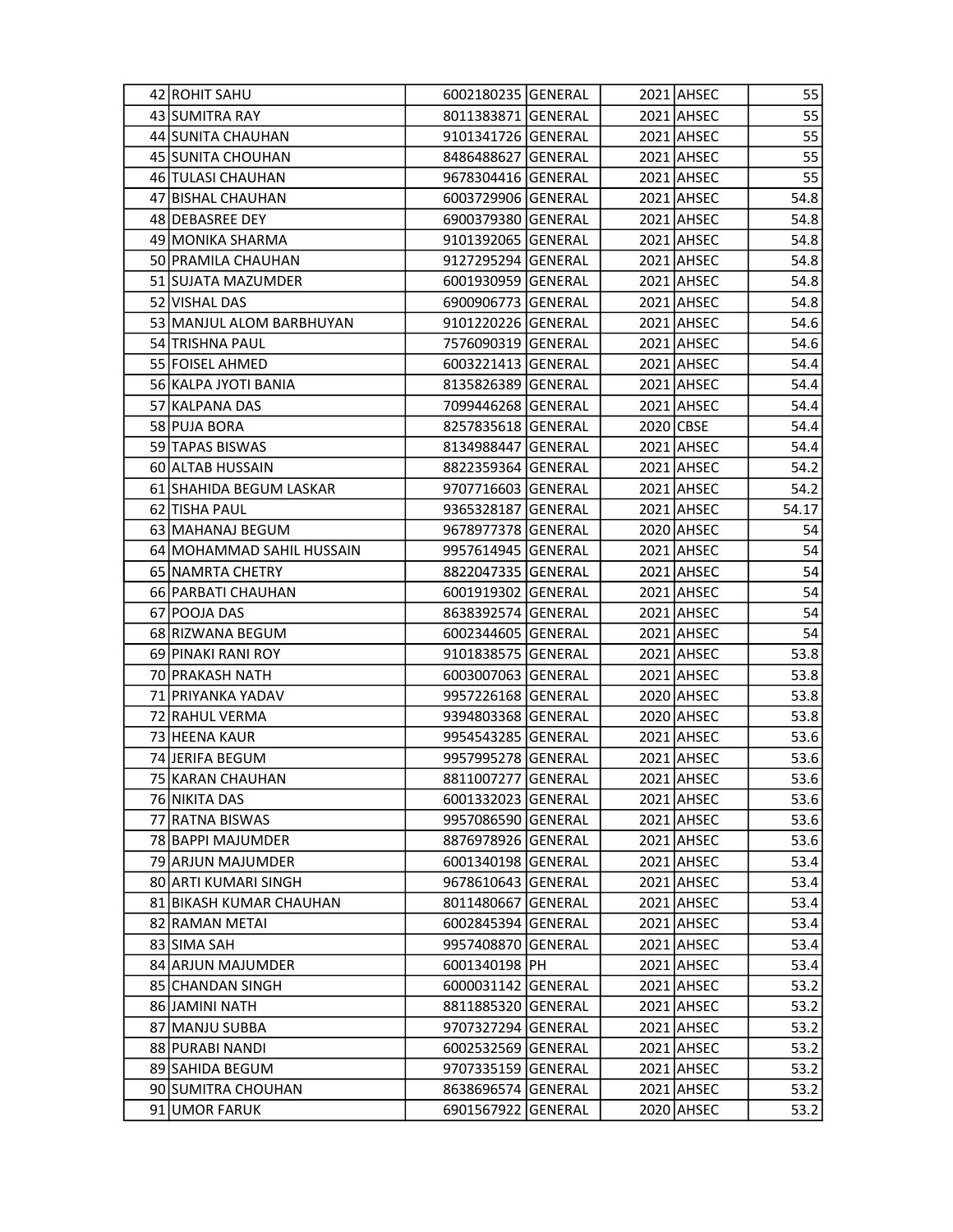| 92 FIRDOUSI BEGUM LASKAR    | 7099105624 GENERAL |  | 2021 AHSEC | 53           |
|-----------------------------|--------------------|--|------------|--------------|
| 93 MEHER AFRIN              | 9707208139 GENERAL |  | 2021 AHSEC | 53           |
| 94 MUSKANA BEGUM            | 9678708414 GENERAL |  | 2021 AHSEC | 53           |
| 95 RENGMIR ENGTIPI          | 7896863502 GENERAL |  | 2021 AHSEC | 53           |
| 96 SHIMUL MAJUMDER          | 9394665896 SC      |  | 2021 AHSEC | 53           |
| 97 DIPEN DAS                | 6003775734 GENERAL |  | 2021 AHSEC | 52.8         |
| 98 JAKARIYA AHMED           | 6003475141 GENERAL |  | 2021 AHSEC | 52.8         |
| 99 PRIYANKA SUKLABAIDYA     | 6002843298 GENERAL |  | 2021 AHSEC | 52.8         |
| 100 URMILA DEB              | 8812070646 GENERAL |  | 2021 AHSEC | 52.8         |
| 101 URMILA DEB              | 9957647896 GENERAL |  | 2021 AHSEC | 52.8         |
| 102 BADAL DAS               | 6003729048 GENERAL |  | 2021 AHSEC | 52.6         |
| 103 BALIRAM RAJBHAR         | 9864375390 GENERAL |  | 2021 AHSEC | 52.6         |
| 104 BALIRAM RAJBHAR         | 9864491819 GENERAL |  | 2021 AHSEC | 52.6         |
| 105 PARUL SAHA              | 9101457613 GENERAL |  | 2021 AHSEC | 52.6         |
| 106 RAMIM HUSSAIN           | 8898585984 GENERAL |  | 2021 AHSEC | 52.6         |
| 107 REHENA KHATUN           | 9864752035 GENERAL |  | 2021 AHSEC | 52.6         |
| 108 SOUHAL ABBAS            | 9365143485 GENERAL |  | 2021 AHSEC | 52.6         |
| 109 MR PRASANTA DAS         | 9957286101 SC      |  | 2021 AHSEC | 52.6         |
| 110 SWEETY BISWAS           | 9864623292 SC      |  | 2021 AHSEC | 52.6         |
| 111 PRIYANKA KUMARI SINGH   | 6000386880 GENERAL |  | 2021 AHSEC | 52.4         |
| 112 PRIYANKA SAHANI         | 7099608242 GENERAL |  | 2021 AHSEC | 52.4         |
| 113 RAKHI DAS               | 9365276530 SC      |  | 2021 AHSEC | 52.4         |
| 114 BODRUL HOQUE            | 6901101103 GENERAL |  | 2021 AHSEC | 52.2         |
| 115 CHANDAN UPADHYAY        | 7086694249 GENERAL |  | 2020 AHSEC | 52.2         |
| 116 DEEPAK KUMAR CHAUHAN    | 9678046402 GENERAL |  | 2021 AHSEC | 52.2         |
| 117 FARUK AHMED             | 9678474062 GENERAL |  | 2021 AHSEC | 52.2         |
| 118 PIJUSH DAS              |                    |  |            | 52.2         |
| 119 RABUL HUSSAIN           | 6000935101 GENERAL |  | 2021 AHSEC |              |
| 120 RAJBINA AHMED           | 7637837199 GENERAL |  | 2021 AHSEC | 52.2<br>52.2 |
|                             | 9365354804 GENERAL |  | 2021 AHSEC |              |
| 121 SUNIL CHAUHAN           | 7099642792 GENERAL |  | 2021 AHSEC | 52.2         |
| 122 KOROBI DAS              | 9101777032 SC      |  | 2020 AHSEC | 52.2         |
| 123 RAJBINA AHMED           | 9365354804 GENERAL |  | 2021 AHSEC | 52.2         |
| 124 KALU DAS                | 6002954899 GENERAL |  | 2021 AHSEC | 52           |
| 125 PUJA SAH                | 8638788852 GENERAL |  | 2021 AHSEC | 52           |
| 126 SUDHA CHAUHAN           | 8011578770 GENERAL |  | 2021 AHSEC | 52           |
| 127 AKASH PODDER            | 9707207378 SC      |  | 2021 AHSEC | 52           |
| 128 JYOTSHNA DAS            | 8135022618 SC      |  | 2021 AHSEC | 52           |
| 129 RITA CHOUHAN            | 8486059021 OBC     |  | 2021 AHSEC | 52           |
| 130 AMRITA MANDAL           | 7575948459 GENERAL |  | 2021 AHSEC | 51.8         |
| 131 ANURA DAWDUNG LANGTHASA | 8812041980 GENERAL |  | 2021 AHSEC | 51.8         |
| 132 BIKASH CHAUHAN          | 6003830291 GENERAL |  | 2021 AHSEC | 51.8         |
| 133 PIUSH BHATTACHARJEE     | 9706407829 GENERAL |  | 2021 AHSEC | 51.8         |
| 134 RAJMINA BEGUM           | 9707527471 GENERAL |  | 2021 AHSEC | 51.8         |
| 135 SAIDUL ISLAM            | 7603978706 GENERAL |  | 2021 AHSEC | 51.8         |
| 136 WASIM LASKAR            | 8099453886 GENERAL |  | 2021 AHSEC | 51.8         |
| 137 DEV DAS                 | 9394507404 SC      |  | 2021 AHSEC | 51.8         |
| 138 PALLAB DAS              | 8811979622 SC      |  | 2021 AHSEC | 51.8         |
| 139 SUDEV DAS               | 9706121018 SC      |  | 2021 AHSEC | 51.8         |
| 140 ARJUN CHAUHAN           | 9435955653 GENERAL |  | 2021 AHSEC | 51.6         |
| 141 ASHOK UDDIN             | 6003278151 GENERAL |  | 2021 AHSEC | 51.6         |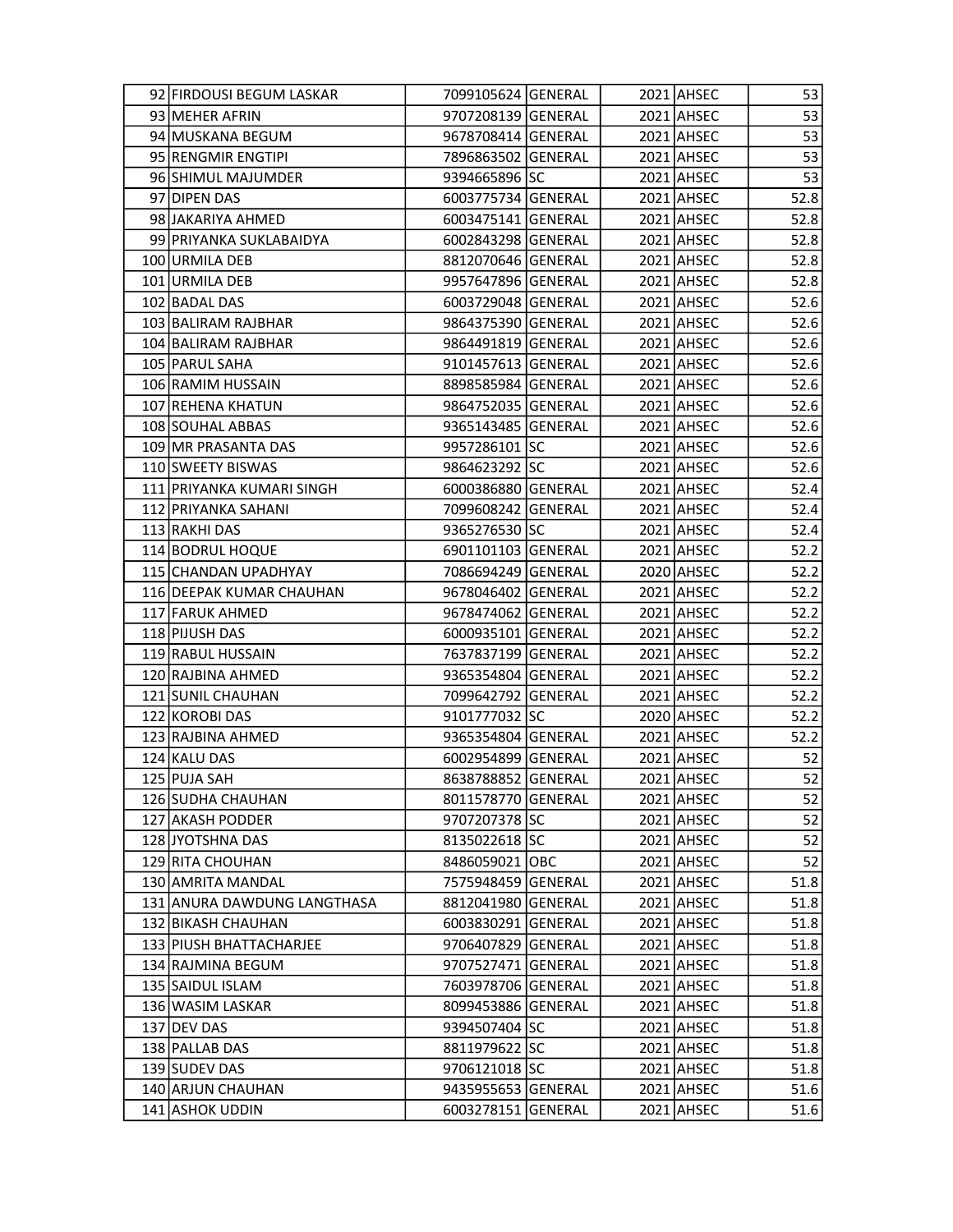| 142 MOIROMA BEGUM       | 8876736425 GENERAL |  | 2021 AHSEC | 51.6 |
|-------------------------|--------------------|--|------------|------|
| 143 SHIV KUMARI CHAUHAN | 9365662970 GENERAL |  | 2021 AHSEC | 51.6 |
| 144 PRITI DAS           | 8822818750 SC      |  | 2021 AHSEC | 51.6 |
| 145 JHIKI RANI BISWAS   | 8882328905 GENERAL |  | 2021 AHSEC | 51.4 |
| 146 PARDUMAN CHAUHAN    | 7635946273 GENERAL |  | 2021 AHSEC | 51.4 |
| 147 PRADIP BISWAS       | 6000765119 GENERAL |  | 2021 AHSEC | 51.4 |
| 148 RESHMA KUMARI       | 8399936792 GENERAL |  | 2021 AHSEC | 51.4 |

The Candidates from waiting list will got preferance for admission against the accurate number of vacant seats arises due to absentee of actual selection list candidates.

> Sd/- Principal Lanka Mahavidyalaya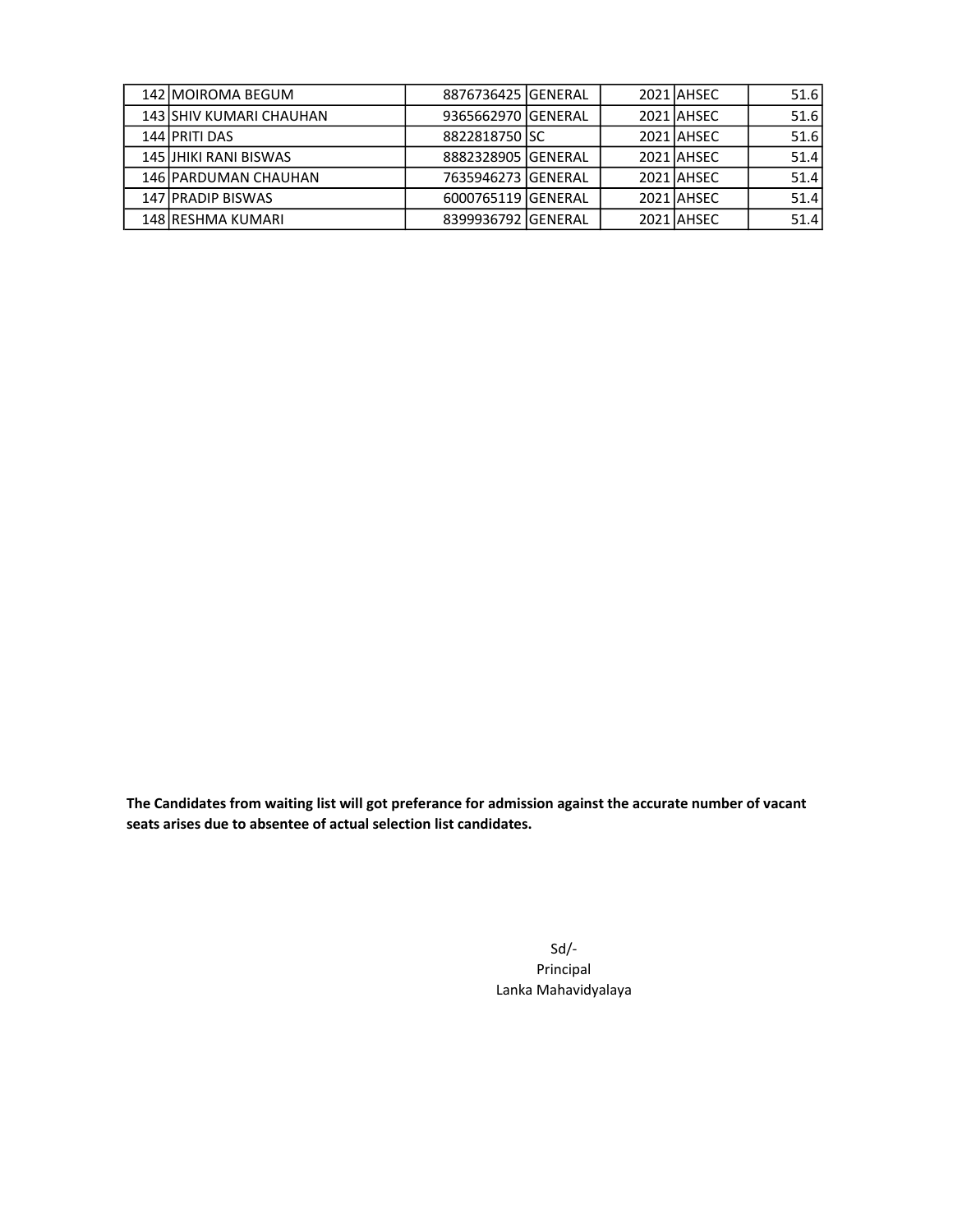## Lanka Mahavidyalaya BA Selection List -III (Reserved for OBC)

## Date of Verification & Admission: 23/09/2021

#### Time: 10.00AM to 1.00PM

|       |                         |                     |       |                  |            | Percentag |
|-------|-------------------------|---------------------|-------|------------------|------------|-----------|
| SI No | <b>Name</b>             | <b>Phone Number</b> | Caste | Passing Ye Board |            | $e(\%)$   |
|       | 1 NEHA SHIL             | 8099287497          | OBC   |                  | 2021 AHSEC | 50.8      |
|       | 2 ROSHMITA BORA         | 9864191039 OBC      |       |                  | 2021 AHSEC | 50.6      |
|       | 3 BIJAY KUMAR VERMA     | 7637902377 OBC      |       |                  | 2021 AHSEC | 50.4      |
|       | 4 DODHERAM CHETRY       | 9395121866 OBC      |       |                  | 2021 AHSEC | 50.4      |
|       | 5 GONESH NATH           | 6003788824 OBC      |       |                  | 2021 AHSEC | 50.4      |
|       | 6 KALPAJYOTI KOCH       | 9957419763 OBC      |       |                  | 2021 AHSEC | 50.4      |
|       | 7 BHARAT BHATTARAI      | 9954574766 OBC      |       |                  | 2021 AHSEC | 50.2      |
|       | <b>8 BISHAL ROY</b>     | 6003885945 OBC      |       |                  | 2021 AHSEC | 50.2      |
|       | 9 SIV SANKAR LAMA       | 8011412037 OBC      |       |                  | 2021 AHSEC | 50.2      |
|       | 10 GITA MAYA            | 6002450270 OBC      |       |                  | 2021 CBSE  | 50        |
|       | 11 KRISHNAMONI DEVI     | 8473989417 OBC      |       |                  | 2021 AHSEC | 50        |
|       | 12 KUL BAHADUR MAGAR    | 6003696450 OBC      |       |                  | 2021 AHSEC | 49.6      |
|       | 13 RITIKA DEVI          | 9394806502 OBC      |       |                  | 2021 AHSEC | 49.6      |
|       | <b>14 KOUSHIK SHILL</b> | 9707423383 OBC      |       |                  | 2021 AHSEC | 49.4      |
|       | 15 PUJARANI SHILL       | 6003576837 OBC      |       |                  | 2021 AHSEC | 49.4      |
|       | 16 RIA RANI PAUL        | 9864713557 OBC      |       |                  | 2021 AHSEC | 49.4      |
|       | 17 PULLABI DEY          | 7086505072 OBC      |       |                  | 2021 AHSEC | 49        |
|       | 18 RUMI BORA            | 7896577873 OBC      |       |                  | 2021 AHSEC | 49        |
|       | 19 RITTU GHOSH          | 8011165337 OBC      |       |                  | 2021 AHSEC | 48.8      |
|       | 20 KABERI DEY           | 9899775592 OBC      |       |                  | 2021 AHSEC | 48.6      |
|       | 21 MUKESH YADAV         | 7896248811 OBC      |       |                  | 2021 AHSEC | 48.6      |
|       | 22 ISUSHANKA SAHA       | 6900379390 OBC      |       |                  | 2021 AHSEC | 48.6      |
|       | 23 BHIM BAHADUR CHETRY  | 7638002431 OBC      |       |                  | 2021 AHSEC | 48.4      |
|       | 24 PREM BHUJEL          | 6900674512 OBC      |       |                  | 2021 AHSEC | 48.4      |
|       | 25 SHOMA PAUL           | 9101504462 OBC      |       |                  | 2021 AHSEC | 48.2      |

The Candidates from waiting list will got preferance for admission against the accurate number of vacant seats arises due to absentee of actual selection list candidates.

> Sd/- Principal Lanka Mahavidyalaya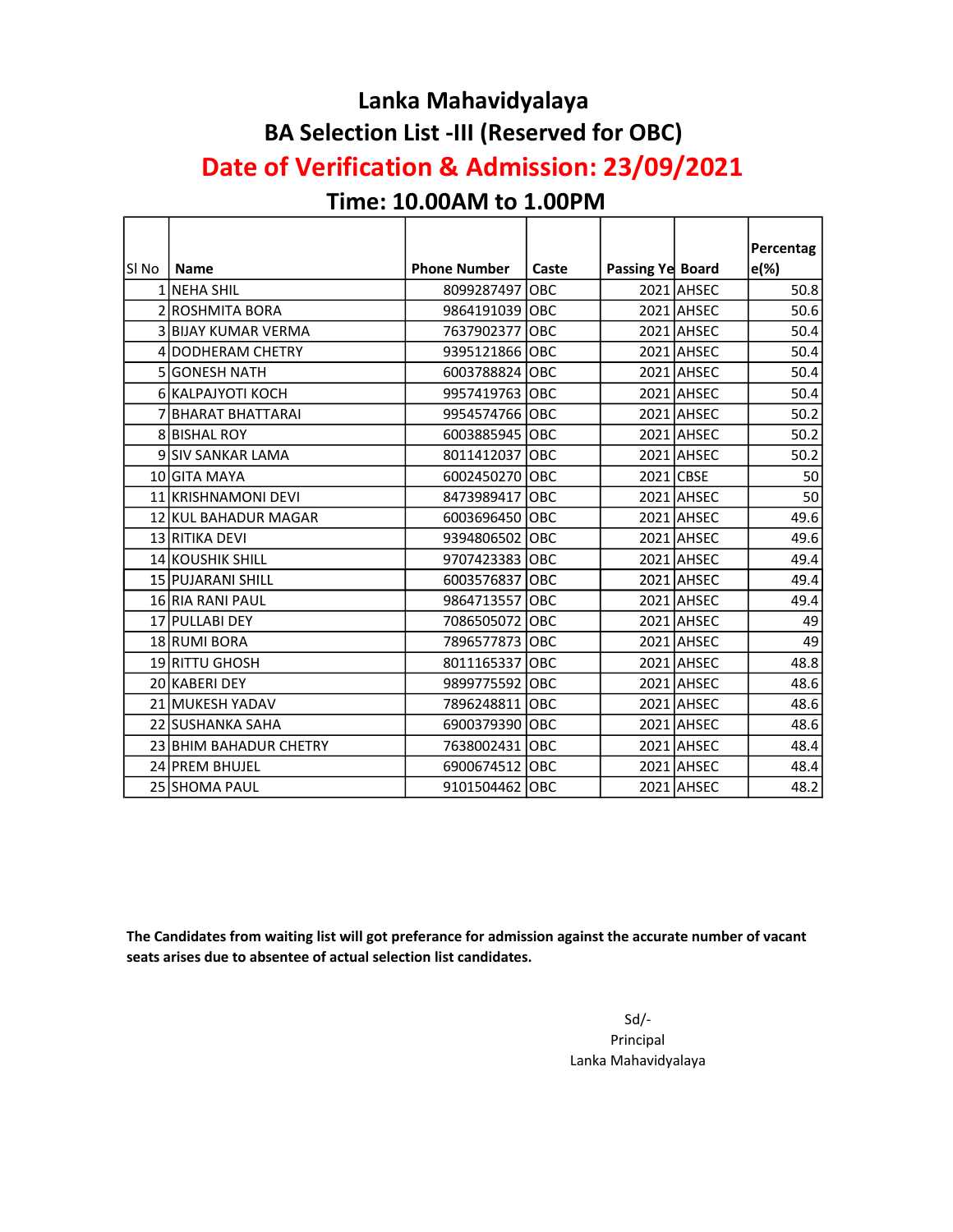#### Lanka Mahavidyalaya BA Selection List -III (Reserved for SC)

#### Date of Verification & Admission: 23/09/2021

#### Time: 10.00AM to 1.00PM

|        |                            |                     |       |                  |            | Percentag |
|--------|----------------------------|---------------------|-------|------------------|------------|-----------|
| ISI No | <b>Name</b>                | <b>Phone Number</b> | Caste | Passing Ye Board |            | e(%)      |
|        | 1 PRANAB DAS               | 6003517116 SC       |       |                  | 2021 AHSEC | 51.4      |
|        | 2 BISHAL SARKAR            | 9531305480 SC       |       |                  | 2021 AHSEC | 51.2      |
|        | 3 PRIYA DAS                | 8122416299 SC       |       |                  | 2021 AHSEC | 51.2      |
|        | 4 MONIKA DAS               | 9864612959 ISC      |       |                  | 2021 AHSEC | 51        |
|        | <b>5 ISWARNA REKHA DAS</b> | 9954675904   SC     |       |                  | 2021 AHSEC | 50.6      |
|        | 6 BIKRAM BISWAS            | 7806990651 ISC      |       |                  | 2021 AHSEC | 50 l      |
|        | 7 FULANTI BISWAS           | 8822567773 SC       |       |                  | 2021 AHSEC | 50 l      |
|        | <b>8ILAKHAN DAS</b>        | 6003642861 SC       |       |                  | 2021 AHSEC | 49.8      |
|        | 9 ANKU DAS                 | 8822413437 SC       |       |                  | 2021 AHSEC | 49.5      |

The Candidates from waiting list will got preferance for admission against the accurate number of vacant seats arises due to absentee of actual selection list candidates.

> Sd/- Principal Lanka Mahavidyalaya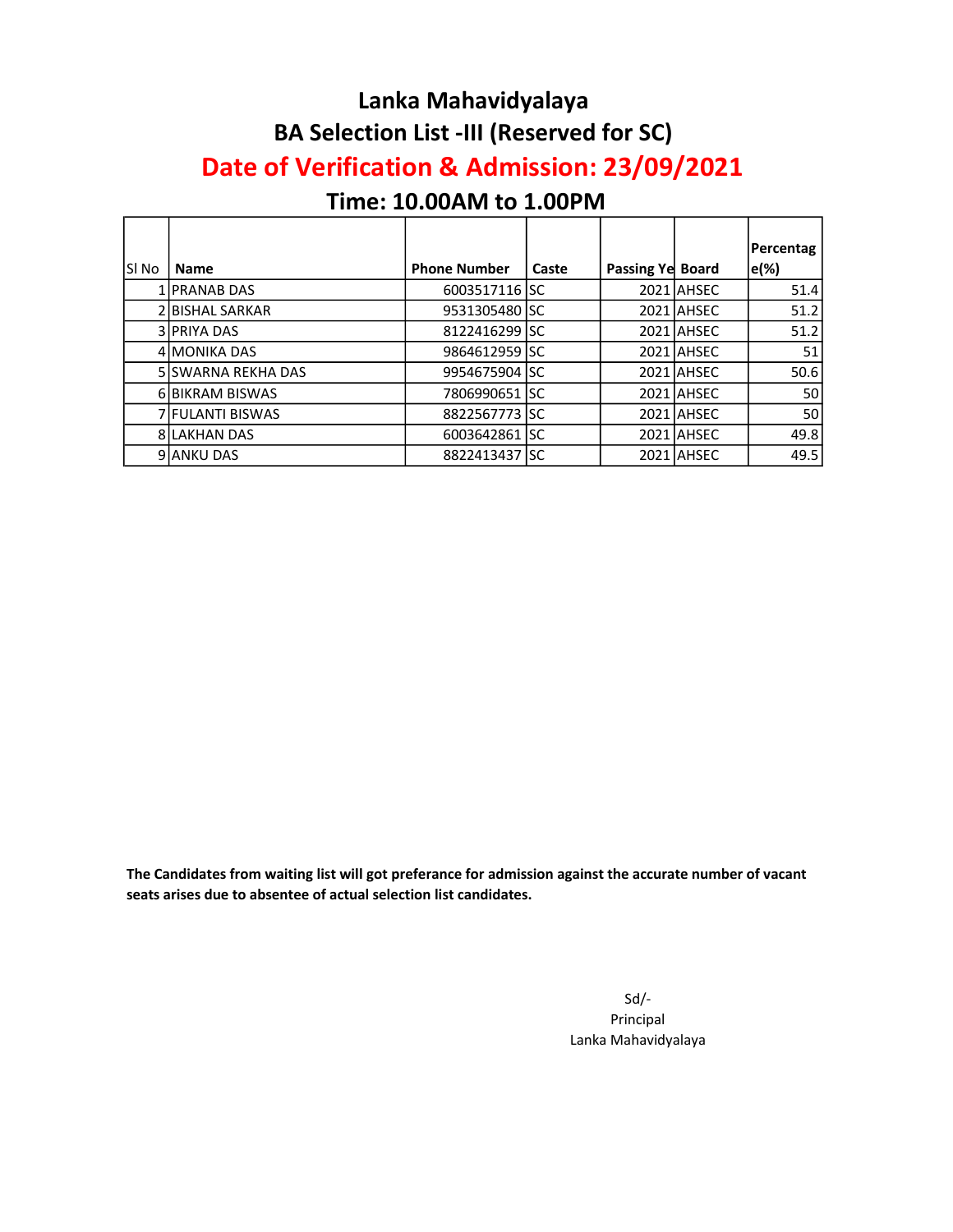#### Lanka Mahavidyalaya BA Selection List -III (Reserved for ST(H) Date of Verification & Admission: 23/09/2021

#### Time: 10.00AM to 1.00PM

|        |                       |                     |       |                  |            | Percentag |
|--------|-----------------------|---------------------|-------|------------------|------------|-----------|
| lSI No | <b>Name</b>           | <b>Phone Number</b> | Caste | Passing Ye Board |            | e(%)      |
|        | 1 ANDHONI TERON       | 9394430264 ST(H)    |       |                  | 2021 AHSEC | 50.4      |
|        | 2 WILLIAM KEMPRAI     | 6003678894 ST(H)    |       |                  | 2021 AHSEC | 50.4      |
|        | 3 RESDINA DURONGPI    | 6901818404 ST(H)    |       |                  | 2021 AHSEC | 50.33     |
|        | 4 NINASREE GORLOSA    | 6001088078 ST(H)    |       |                  | 2021 AHSEC | 50.2      |
|        | <b>5 DILSON PHURA</b> | 8011904836 ST(H)    |       |                  | 2021 AHSEC | 50        |
|        | 6 PROKASH TISSO       | 9394214571 ST(H)    |       |                  | 2021 AHSEC | 49.8      |
|        | 7 KLIRDAP TERANGPI    | 8473825606 ST(H)    |       |                  | 2021 AHSEC | 49.6      |
|        | 8 SUSMITA KEMPRAI     | 6001647446 ST(H)    |       |                  | 2021 AHSEC | 49.5      |
|        | 9 MUNNI MARAK         | 7086569361 ST(H)    |       |                  | 2021 AHSEC | 49.4      |
|        | 10 ARLISH TIMUNGPI    | 8011442309 ST(H)    |       |                  | 2021 AHSEC | 49.2      |
|        | 11 BIRSON TIMUNG      | 6001779208 ST(H)    |       |                  | 2021 AHSEC | 49        |
|        | 12 HEMONJIT BODO      | 6001564615 ST(H)    |       |                  | 2021 AHSEC | 49        |
|        | 13 KLIRDAP ENGLENGPI  | 9864236145 ST(H)    |       |                  | 2021 AHSEC | 48.2      |
|        | 14 JOCKSON CHINGTHONG | 6002205589 ST(H)    |       |                  | 2021 AHSEC | 47.8      |
|        | 15 PREMJIT THAOSEN    | 6000747465 ST(H)    |       |                  | 2021 AHSEC | 47.8      |
|        | 16 YUNUSH DAOLAGAJAO  | 8822482704 ST(H)    |       |                  | 2021 AHSEC | 47.8      |
|        | 17 ANIYA SANGMA       | 9707682794 ST(H)    |       |                  | 2021 AHSEC | 47.6      |
|        | 18 RUPALI RONGPHARPI  | 9864093316 ST(H)    |       |                  | 2021 AHSEC | 47.6      |

The Candidates from waiting list will got preferance for admission against the accurate number of vacant seats arises due to absentee of actual selection list candidates.

> Sd/- Principal Lanka Mahavidyalaya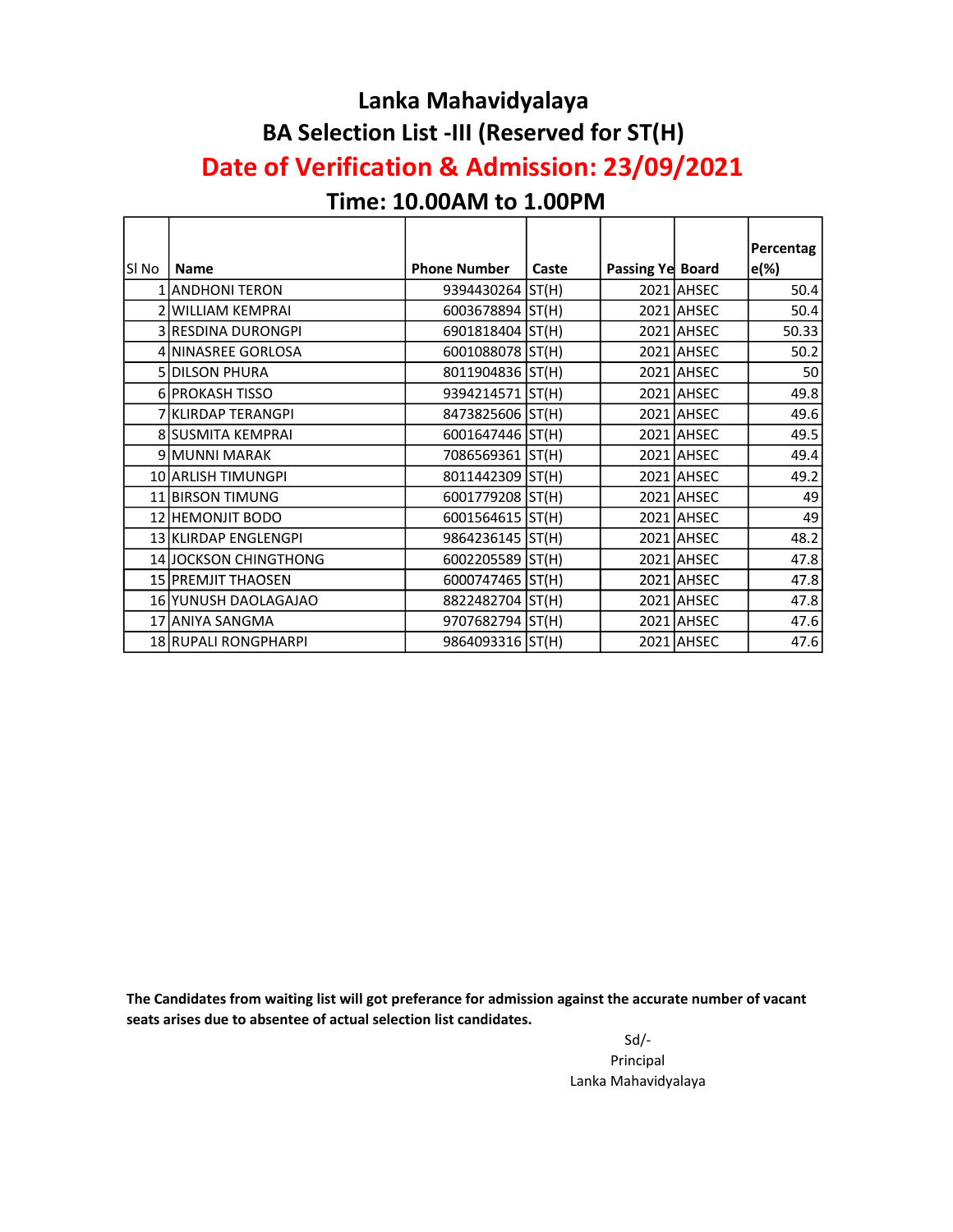#### Lanka Mahavidyalaya BA Unreserved Waiting List

## Date of Verification & Admission: 23/09/2021

# Time: 1.00PM to 3.00PM

r

|        |                         |                     |          |                  |            | Percentag |
|--------|-------------------------|---------------------|----------|------------------|------------|-----------|
| lsi No | <b>Name</b>             | <b>Phone Number</b> | Caste    | Passing Ye Board |            | $e(\%)$   |
|        | 1 RITU MAZUMDER         | 8822930373          | lgeneral |                  | 2021 AHSEC | 51.4      |
|        | 2 SANTOSH SINGH         | 6001605848 GENERAL  |          |                  | 2021 AHSEC | 51.4      |
|        | 3 PRANAB DAS            | 6003517116 SC       |          |                  | 2021 AHSEC | 51.4      |
|        | 4 ESRAWATI CHAUHAN      | 9957234883 GENERAL  |          |                  | 2021 AHSEC | 51.2      |
|        | 5 MUZAKKIR AHMED        | 7099496889 GENERAL  |          |                  | 2021 AHSEC | 51.2      |
|        | 6 PRANTIK SARKAR        | 8822087615 GENERAL  |          |                  | 2021 AHSEC | 51.2      |
|        | 7 RIPA DEY              | 6003027885 GENERAL  |          |                  | 2021 AHSEC | 51.2      |
|        | <b>8 SAHIL AHMED</b>    | 9707423219 GENERAL  |          |                  | 2021 AHSEC | 51.2      |
|        | 9 SARITA CHAUHAN        | 7099106374 GENERAL  |          |                  | 2021 AHSEC | 51.2      |
|        | 10 UJJAL MONI DAS       | 6002694538 GENERAL  |          |                  | 2021 AHSEC | 51.2      |
|        | 11 BISHAL SARKAR        | 9531305480 SC       |          |                  | 2021 AHSEC | 51.2      |
|        | 12 PRIYA DAS            | 8122416299 SC       |          |                  | 2021 AHSEC | 51.2      |
|        | 13 SEEMA KUMARI CHAUHAN | 8638590117 GENERAL  |          |                  | 2021 AHSEC | 51.17     |
|        | 14 JASHIM UDDIN LASKAR  | 6001505324 GENERAL  |          |                  | 2021 AHSEC | 51        |
|        | 15 KANHAIYA CHOUHAN     | 9394641399 GENERAL  |          |                  | 2021 AHSEC | 51        |
|        | 16 PRIYASREE GHOSH      | 8837350068 GENERAL  |          |                  | 2021 AHSEC | 51        |
|        | 17 MONIKA DAS           | 9864612959 SC       |          |                  | 2021 AHSEC | 51        |
|        | 18 ABUL HASSAN LASKAR   | 9365150346 GENERAL  |          |                  | 2021 AHSEC | 50.8      |
|        | 19 AMAR KATUWAL         | 8099419265 GENERAL  |          |                  | 2021 AHSEC | 50.8      |
|        | 20 ANAND CHAUHAN        | 8787515971 GENERAL  |          |                  | 2021 AHSEC | 50.8      |
|        | 21 BISWAKARMA CHAUHAN   | 6900312679 GENERAL  |          |                  | 2021 AHSEC | 50.8      |
|        | 22 DIPA RANI MAZUMDER   | 8011034826 GENERAL  |          |                  | 2021 AHSEC | 50.8      |
|        | 23 MAHMUDA              | 9126797701 GENERAL  |          |                  | 2021 AHSEC | 50.8      |
|        | 24 MAHMUDA BEGUM        | 8812841680 GENERAL  |          |                  | 2021 AHSEC | 50.8      |
|        | 25 MAHMUDA KHANOM       | 8638692190 GENERAL  |          |                  | 2021 AHSEC | 50.8      |
|        | 26 NEHA SUTRADHAR       | 9954681003 GENERAL  |          |                  | 2021 AHSEC | 50.8      |
|        | 27 RAHUL CHAUHAN        | 7002375422 GENERAL  |          |                  | 2021 AHSEC | 50.8      |
|        | 28 RIHA DAS             | 8811977956 GENERAL  |          |                  | 2021 AHSEC | 50.8      |
|        | 29 SHIV KUMAR CHAUHAN   | 9365767655 GENERAL  |          |                  | 2021 AHSEC | 50.8      |
|        | 30 NEHA SHIL            | 8099287497 OBC      |          |                  | 2021 AHSEC | 50.8      |
|        | 31 ABDUL HAMID          | 6001847275 GENERAL  |          |                  | 2021 AHSEC | 50.6      |
|        | 32 PRIYANKA RANI DAS    | 8876832516 GENERAL  |          |                  | 2021 AHSEC | 50.6      |
|        | 33 PUJA KURI            | 8486040943 GENERAL  |          |                  | 2021 AHSEC | 50.6      |
|        | 34 RUBINA BEGUM         | 6000264424 GENERAL  |          |                  | 2021 AHSEC | 50.6      |
|        | 35 SABINA BEGUM         | 6001222955 GENERAL  |          |                  | 2021 AHSEC | 50.6      |
|        | 36 SAGAR PAUL           | 8811853253 GENERAL  |          |                  | 2021 AHSEC | 50.6      |
|        | 37 SALEKHA BEGUM        | 8011246029 GENERAL  |          |                  | 2021 AHSEC | 50.6      |
|        | 38 ZAKARIA ALAM         | 6002634621 GENERAL  |          |                  | 2021 AHSEC | 50.6      |
|        | 39 ROSHMITA BORA        | 9864191039 OBC      |          |                  | 2021 AHSEC | 50.6      |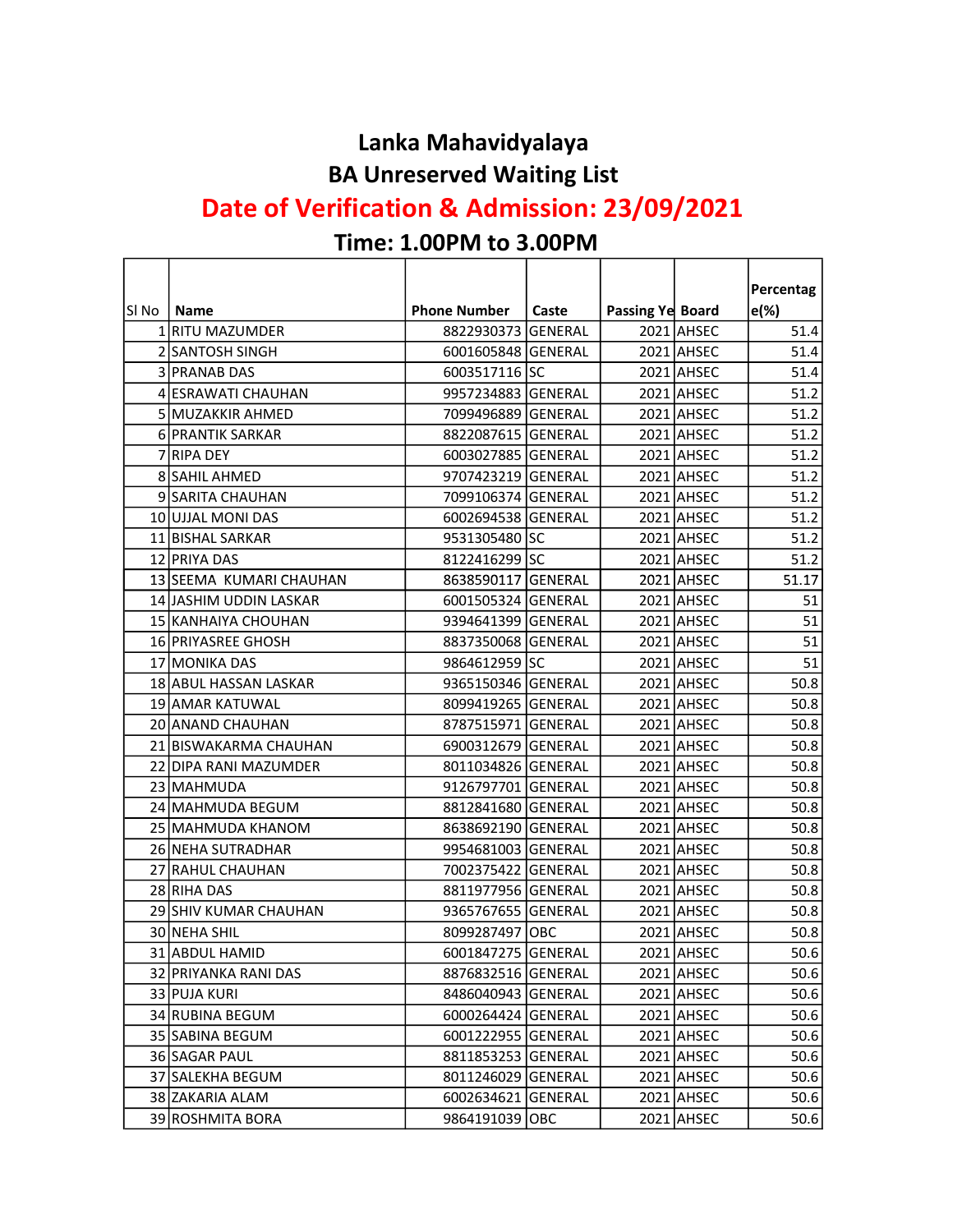| 40 SWARNA REKHA DAS      | 9954675904 SC      |  | 2021 AHSEC | 50.6  |
|--------------------------|--------------------|--|------------|-------|
| 41 PAWAN KUMAR CHAUHAN   | 9707327681 GENERAL |  | 2021 AHSEC | 50.5  |
| 42 KHUSI KUMARI CHAUHAN  | 6001329260 GENERAL |  | 2021 AHSEC | 50.4  |
| 43 SAHIDA BEGUM          | 9707207928 GENERAL |  | 2021 AHSEC | 50.4  |
| 44 SUNITA KUMARI CHAUHAN | 6002287950 GENERAL |  | 2021 AHSEC | 50.4  |
| 45 BIJAY KUMAR VERMA     | 7637902377 OBC     |  | 2021 AHSEC | 50.4  |
| 46 DODHERAM CHETRY       | 9395121866 OBC     |  | 2021 AHSEC | 50.4  |
| 47 GONESH NATH           | 6003788824 OBC     |  | 2021 AHSEC | 50.4  |
| 48 KALPAJYOTI KOCH       | 9957419763 OBC     |  | 2021 AHSEC | 50.4  |
| 49 ANDHONI TERON         | 9394430264 ST(H)   |  | 2021 AHSEC | 50.4  |
| 50 WILLIAM KEMPRAI       | 6003678894 ST(H)   |  | 2021 AHSEC | 50.4  |
| 51 MAGDALEN MARAK        | 7638045938 ST(P)   |  | 2021 AHSEC | 50.4  |
| 52 RESDINA DURONGPI      | 6901818404 ST(H)   |  | 2021 AHSEC | 50.33 |
| 53 AJAY SINGH CHAUHAN    | 6001309983 GENERAL |  | 2021 AHSEC | 50.2  |
| 54 JAY PRAKASH CHAUHAN   | 6003756274 GENERAL |  | 2021 AHSEC | 50.2  |
| 55 SUPRIYA DAS           | 6001239080 GENERAL |  | 2021 AHSEC | 50.2  |
| 56 BHARAT BHATTARAI      | 9954574766 OBC     |  | 2021 AHSEC | 50.2  |
| 57 BISHAL ROY            | 6003885945 OBC     |  | 2021 AHSEC | 50.2  |
| 58 SIV SANKAR LAMA       | 8011412037 OBC     |  | 2021 AHSEC | 50.2  |
| 59 NINASREE GORLOSA      | 6001088078 ST(H)   |  | 2021 AHSEC | 50.2  |
| 60 BABITA PATHAK         | 7637942226 GENERAL |  | 2021 AHSEC | 50    |
| 61 KHADIJA BEGUM         | 6003905835 GENERAL |  | 2021 AHSEC | 50    |
| 62 MAMPI DAS             | 9394918571 GENERAL |  | 2021 AHSEC | 50    |
| 63 MAMTAJ BEGUM          | 9957800448 GENERAL |  | 2021 AHSEC | 50    |
| 64 SALEHA BEGUM          | 6003844866 GENERAL |  | 2021 AHSEC | 50    |
| 65 SNEHA SARKAR          | 7099230413 GENERAL |  | 2021 AHSEC | 50    |
| 66 SUSMITA DAS           | 9957660901 GENERAL |  | 2021 AHSEC | 50    |
| 67 GITA MAYA             | 6002450270 OBC     |  | 2021 CBSE  | 50    |
| 68 KRISHNAMONI DEVI      | 8473989417 OBC     |  | 2021 AHSEC | 50    |
| 69 BIKRAM BISWAS         | 7806990651 SC      |  | 2021 AHSEC | 50    |
| 70 FULANTI BISWAS        | 8822567773 SC      |  | 2021 AHSEC | 50    |
| 71 DILSON PHURA          | 8011904836 ST(H)   |  | 2021 AHSEC | 50    |
| 72 SUMON NEHAR           | 9678784779 GENERAL |  | 2021 AHSEC | 49.83 |
| 73 ALIM UDDIN            | 9127141089 GENERAL |  | 2021 AHSEC | 49.8  |
| 74 BISHAL CHAUHAN        | 6001390370 GENERAL |  | 2021 AHSEC | 49.8  |
| 75 HEM KUMARI DEVI       | 8638140279 GENERAL |  | 2021 AHSEC | 49.8  |
| 76 HOMBARI TOKBIPI       | 9395081747 GENERAL |  | 2021 AHSEC | 49.8  |
| 77 SAHED ALI             | 8822460968 GENERAL |  | 2021 AHSEC | 49.8  |
| 78 VIVEK SINGH           | 8638371529 GENERAL |  | 2021 AHSEC | 49.8  |
| 79 LAKHAN DAS            | 6003642861 SC      |  | 2021 AHSEC | 49.8  |
| 80 PROKASH TISSO         | 9394214571   ST(H) |  | 2021 AHSEC | 49.8  |
| 81 AZAHARUL AHMED        | 7896048896 GENERAL |  | 2021 AHSEC | 49.6  |
| 82 DIPJYOTI DAS          | 8638166196 GENERAL |  | 2021 AHSEC | 49.6  |
| 83 RAHUL ISLAM           | 6003151403 GENERAL |  | 2021 AHSEC | 49.6  |
| 84 RAJIB GOSWAMI         | 7636906249 GENERAL |  | 2021 AHSEC | 49.6  |
| 85 SABJANA BEGUM         | 9394919144 GENERAL |  | 2021 AHSEC | 49.6  |
| 86 SANTOSHI SAHANI       | 8486452857 GENERAL |  | 2021 AHSEC | 49.6  |
| 87 KUL BAHADUR MAGAR     | 6003696450 OBC     |  | 2021 AHSEC | 49.6  |
| 88 RITIKA DEVI           | 9394806502 OBC     |  | 2021 AHSEC | 49.6  |
| 89 KLIRDAP TERANGPI      | 8473825606 ST(H)   |  | 2021 AHSEC | 49.6  |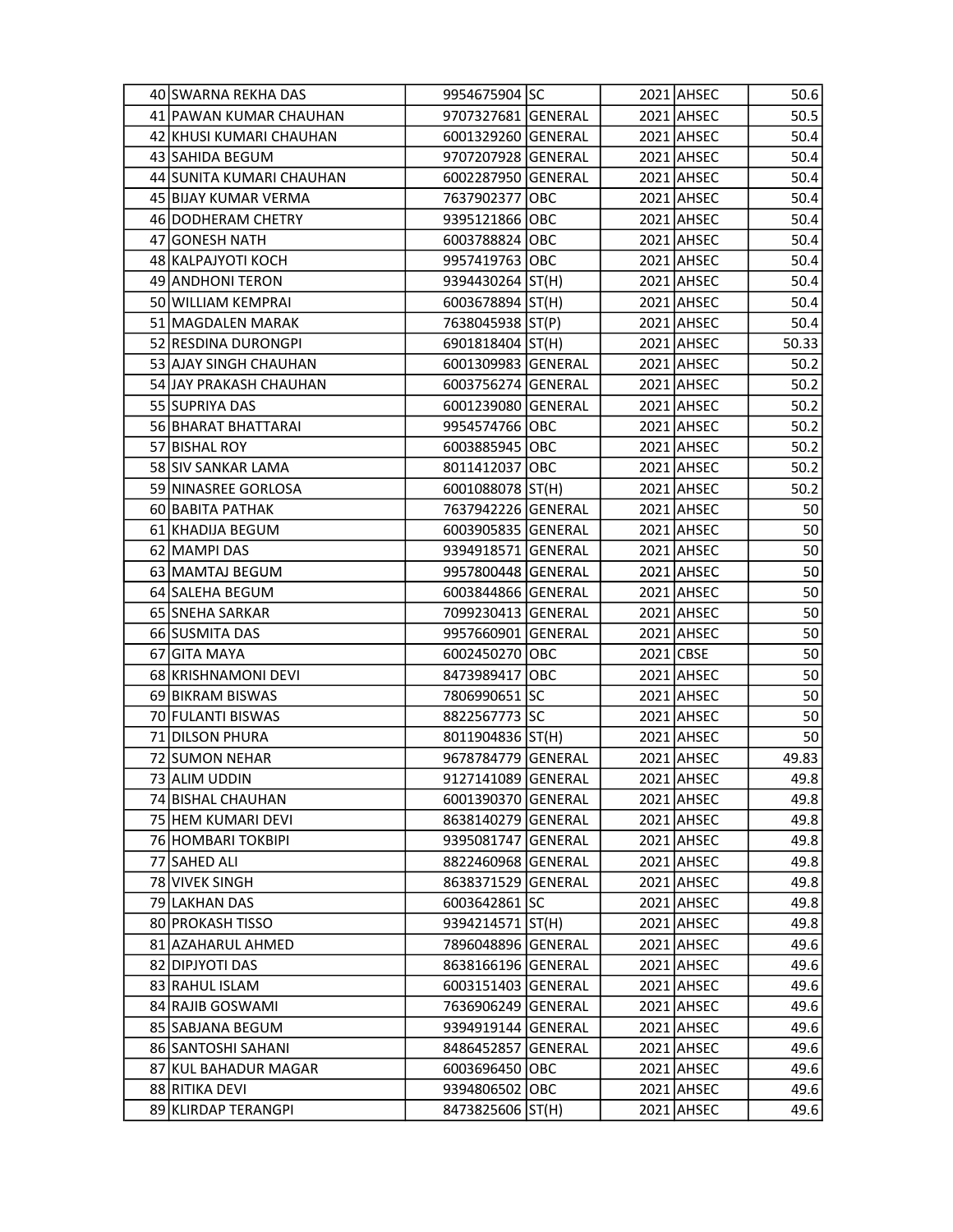| 90 BIKASH CHAUHAN      |                    |  | 2021 AHSEC | 49.5 |
|------------------------|--------------------|--|------------|------|
| 91 ANKU DAS            | 8822413437 SC      |  | 2021 AHSEC | 49.5 |
| 92 SUSMITA KEMPRAI     | 6001647446 ST(H)   |  | 2021 AHSEC | 49.5 |
| 93 CHANDANI CHAUHAN    | 9954192892 GENERAL |  | 2021 AHSEC | 49.4 |
| 94 GANESH GIRI         | 6002816306 GENERAL |  | 2021 AHSEC | 49.4 |
| 95 MUSTAK ALI          | 6002892481 GENERAL |  | 2021 AHSEC | 49.4 |
| 96 PRITI KUMARI        | 9365502104 GENERAL |  | 2021 AHSEC | 49.4 |
| 97 <b>PRIYANKA DAS</b> | 9101442965 GENERAL |  | 2021 AHSEC | 49.4 |
| 98 RAHIMA BEGUM        | 8638770556 GENERAL |  | 2021 AHSEC | 49.4 |
| 99 KOUSHIK SHILL       | 9707423383 OBC     |  | 2021 AHSEC | 49.4 |
| 100 PUJARANI SHILL     | 6003576837 OBC     |  | 2021 AHSEC | 49.4 |

The Candidates from waiting list will got preferance for admission against the accurate number of vacant seats arises due to absentee of actual selection list candidates.

> Sd/- Principal Lanka Mahavidyalaya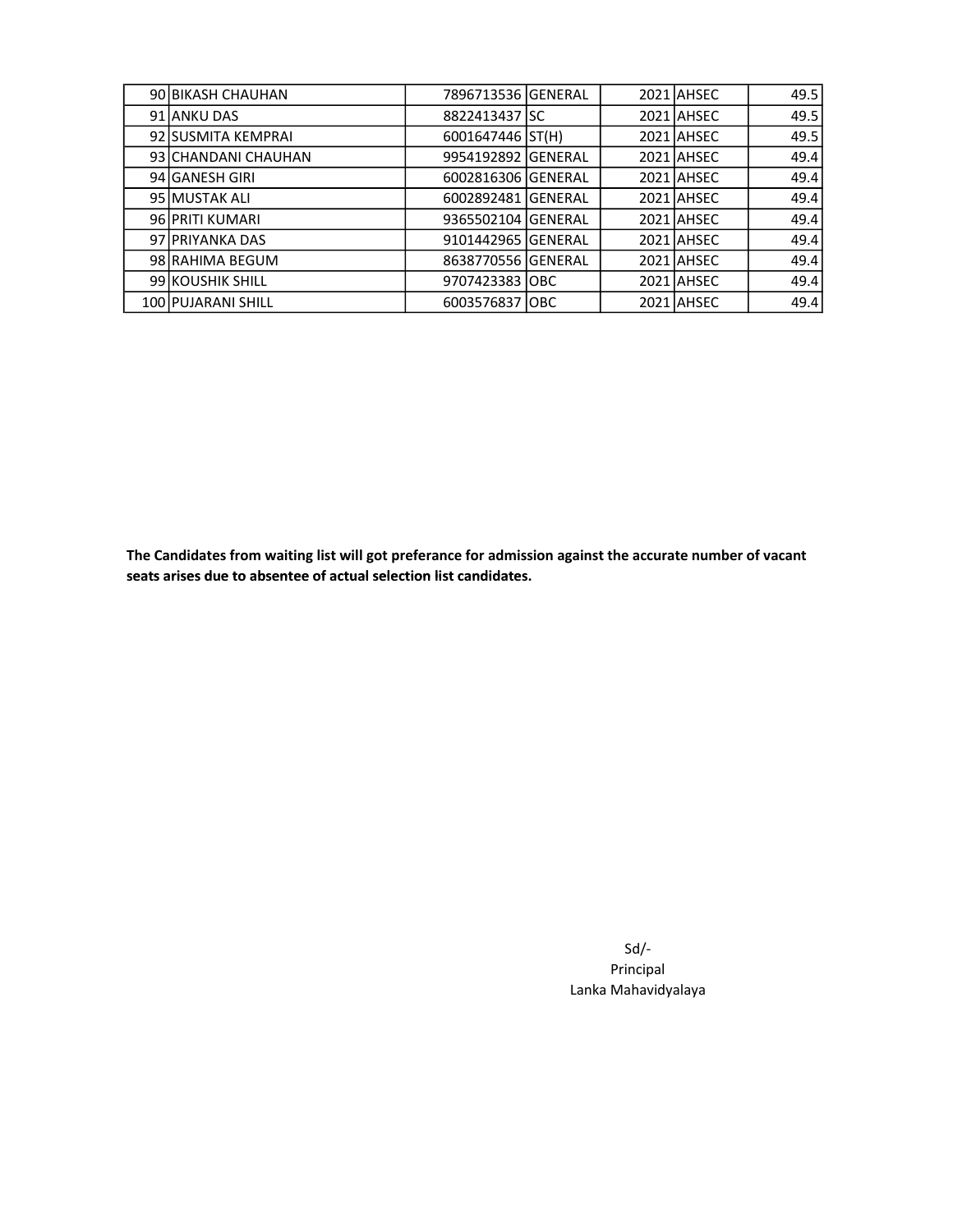#### Lanka Mahavidyalaya BA Waiting List (Reserved for OBC)

#### Date of Verification & Admission: 23/09/2021

#### Time: 1.00PM to 3.00PM

|       |                        |                     |       |                  |            | Percentag |
|-------|------------------------|---------------------|-------|------------------|------------|-----------|
| SI No | <b>Name</b>            | <b>Phone Number</b> | Caste | Passing Ye Board |            | $e(\%)$   |
|       | 1 DIPANJALI DEKA       | 9706956726          | OBC   |                  | 2021 AHSEC | 48        |
|       | 2 MONALISHA BORAH      | 6002306211 OBC      |       |                  | 2021 AHSEC | 48        |
|       | <b>3 HEMKANTA NATH</b> | 7994049643 OBC      |       |                  | 2021 AHSEC | 47.8      |
|       | 4 KARAN DEBNATH        | 8812875317 OBC      |       |                  | 2021 AHSEC | 47.8      |
|       | <b>5 NIHARIKA DEVI</b> | 6003546227 OBC      |       |                  | 2021 AHSEC | 47.8      |
|       | 6 BINOD BIND           | 6900405817 OBC      |       |                  | 2020 AHSEC | 47.6      |
|       | 7 PRAHLAD NATH         | 6002866713 OBC      |       |                  | 2021 AHSEC | 47.6      |
|       | 8 ANJALI DEVI          | 9101253736 OBC      |       |                  | 2021 AHSEC | 47.4      |
|       | 9 BORNALI RAJBONGSHI   | 6001322038 OBC      |       |                  | 2021 AHSEC | 47.4      |
|       | 10 SONIA BHOWMICK      | 8099961403 OBC      |       |                  | 2021 AHSEC | 47.4      |
|       | 11 ADREEJA DEY         | 9706118029 OBC      |       |                  | 2021 AHSEC | 47.2      |
|       | 12 ANAMIKA SHILL       | 8402089884 OBC      |       |                  | 2021 AHSEC | 47        |
|       | 13 BISWA JIT SHILL     | 9957791161 OBC      |       |                  | 2021 AHSEC | 47        |
|       | 14 BIJAY PRASAD        | 6003944475 OBC      |       |                  | 2021 AHSEC | 46.8      |
|       | 15 PABITA KOCH         | 7896047056 OBC      |       |                  | 2021 AHSEC | 46.8      |
|       | 16 PAWAN KUMAR SINGH   | 7896921378 OBC      |       |                  | 2021 AHSEC | 46.8      |
|       | 17 RAHUL SINGHA        | 9707716803 OBC      |       |                  | 2021 AHSEC | 46.8      |
|       | 18 SUMIT PAUL          | 6003198919 OBC      |       |                  | 2021 AHSEC | 46.8      |
|       | 19 <b>IDEEPA BORAH</b> | 9365187320 OBC      |       |                  | 2021 AHSEC | 46.6      |
|       | 20 KANAKLATA KOCH      | 7896118593 OBC      |       |                  | 2021 AHSEC | 46.6      |
|       | 21 OMPRAKASH YADAV     | 9101582071 OBC      |       |                  | 2021 AHSEC | 46.6      |
|       | 22 PURNIMA CHAUHAN     | 8011360920 OBC      |       |                  | 2021 AHSEC | 46.6      |
|       | 23 PURNIMA SAHA        | 6002831858 OBC      |       |                  | 2021 AHSEC | 46.4      |
|       | 24 ARATI DEVI          | 7636802255 OBC      |       |                  | 2021 AHSEC | 46.2      |
|       | 25 DEBASISH DEBNATH    | 9394036862 OBC      |       |                  | 2021 AHSEC | 46.2      |

The Candidates from waiting list will got preferance for admission against the accurate number of vacant seats arises due to absentee of actual selection list candidates.

> Sd/- Principal Lanka Mahavidyalaya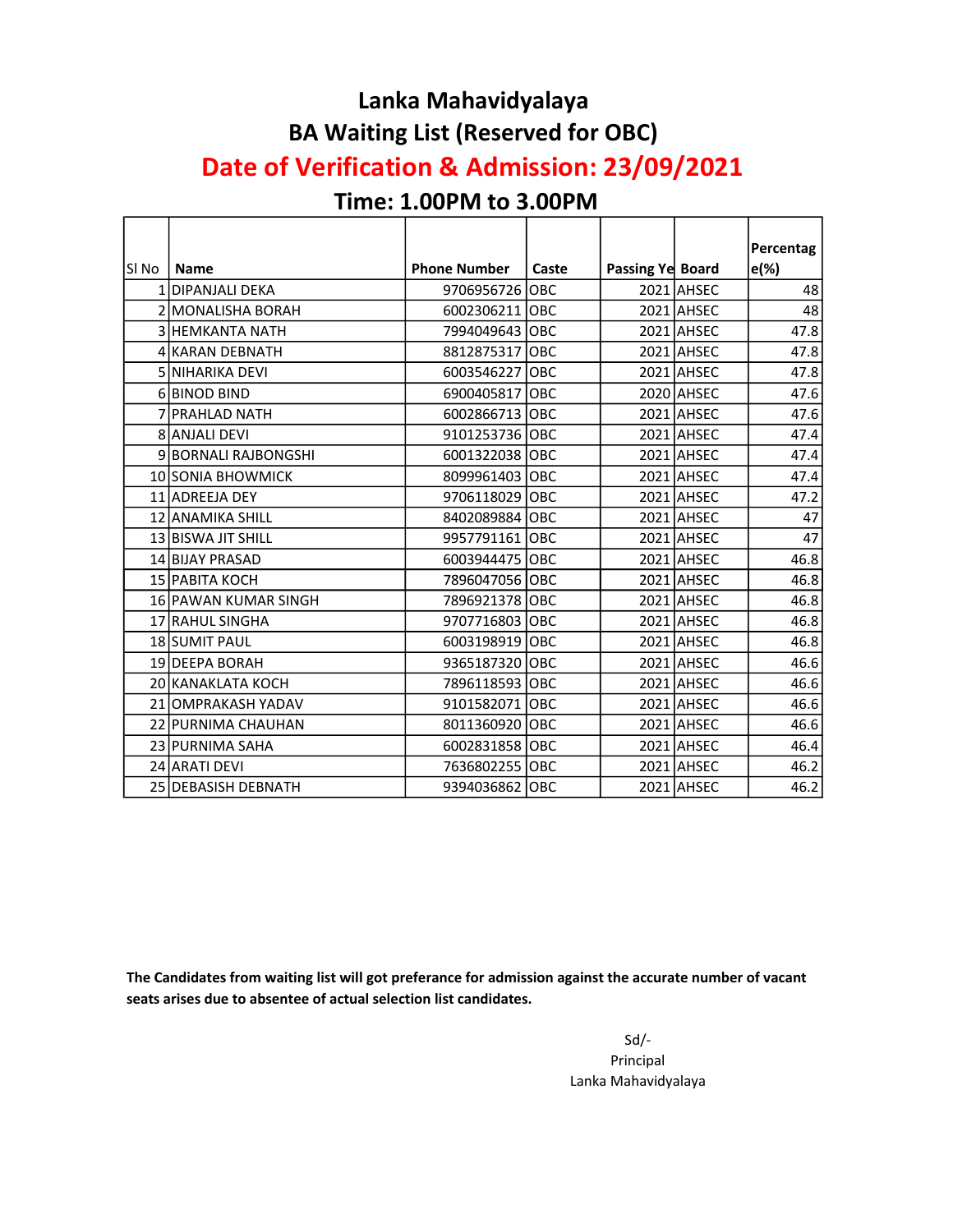#### Lanka Mahavidyalaya BA Waiting List (Reserved for SC)

#### Date of Verification & Admission: 23/09/2021

## Time: 1.00PM to 3.00PM

r

| SI No | <b>Name</b>            | <b>Phone Number</b> | Caste | <b>Passing Yel Board</b> |            | <b>Percentag</b><br>e(%) |
|-------|------------------------|---------------------|-------|--------------------------|------------|--------------------------|
|       | 1 PUJA KARMAKAR        | 8486365822 SC       |       |                          | 2021 AHSEC | 49.4                     |
|       | 2 RANJITA DAS          | 7099328058 ISC      |       |                          | 2021 AHSEC | 49.4                     |
|       | 3 SUMA DAS             | 6901928918 SC       |       |                          | 2021 AHSEC | 49.2                     |
|       | 4 BAPPI MAZUMDER       | 6003031206 ISC      |       |                          | 2021 AHSEC | 49                       |
|       | <b>5 MUKESH PASWAN</b> | 8811829079 SC       |       |                          | 2021 AHSEC | 49                       |
|       | 6 PRIYANKA DAS         | 6003591750 SC       |       |                          | 2021 AHSEC | 49                       |
|       | 7 JAMIT DAS            | 9864236100 SC       |       |                          | 2021 AHSEC | 48.8                     |
|       | <b>8 MONISHA DAS</b>   | 6003970051 SC       |       |                          | 2021 AHSEC | 48.8                     |
|       | 9 SOURAV MAJUMDAR      | 7002126575 SC       |       |                          | 2021 AHSEC | 48.8                     |
|       | 10 PINKI DAS           | 9365029562   SC     |       |                          | 2021 AHSEC | 48.6                     |

The Candidates from waiting list will got preferance for admission against the accurate number of vacant seats arises due to absentee of actual selection list candidates.

> Sd/- Principal Lanka Mahavidyalaya